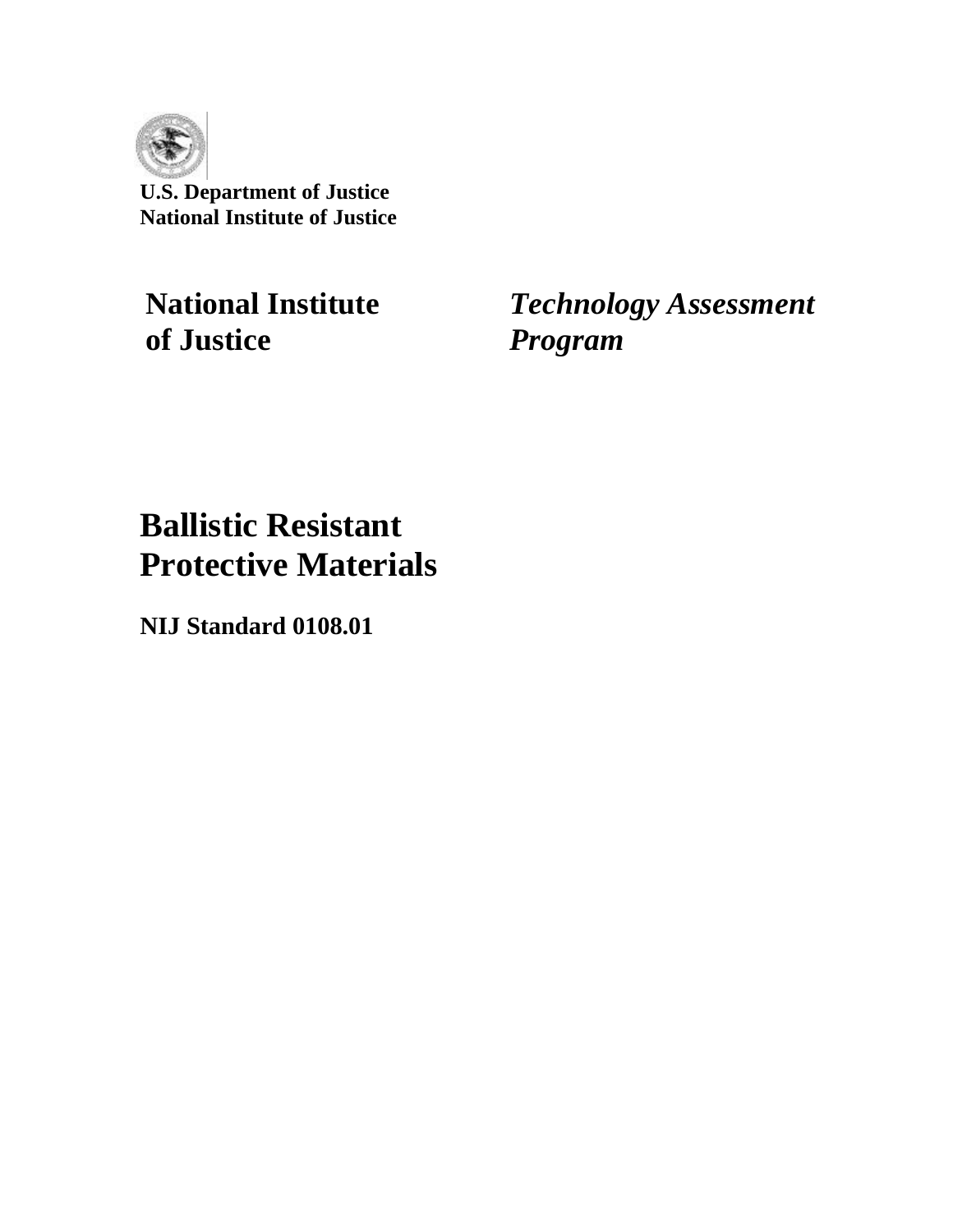## **ABOUT THE TECHNOLOGY ASSESSMENT PROGRAM**

The Technology Assessment Program is sponsored by the Office of Development, Testing, and Dissemination of the National Institute of Justice (NIJ), U.S. Department of Justice. The program responds to the mandate of the Justice System Improvement Act of 1979, which created NIJ and directed it to encourage research and development to improve the criminal justice system and to disseminate the results to Federal, State, and local agencies.

The Technology Assessment Program is an applied research effort that determines the technological needs of justice system agencies, sets minimum performance standards for specific devices, tests commercially available equipment against those standards, and disseminates the standards and the test results to criminal justice agencies nationwide and internationally.

#### The program operates through:

The *Technology Assessment Program Advisory Council* (TAPAC) consisting of nationally recognized criminal justice practitioners from Federal, State, and local agencies, which assesses technological needs and sets priorities for research programs and items to be evaluated and tested.

The *Law Enforcement Standards Laboratory* (LESL) at the National Bureau of Standards, which develops voluntary national performance standards for compliance testing to ensure that individual items of equipment are suitable for use by criminal justice agencies. The standards are based upon laboratory testing and evaluation of representative samples of each item of equipment to determine the key attributes, develop test methods, and establish minimum performance requirements for each essential attribute. In addition to the highly technical standards, LESL also produces user guides that explain in nontechnical terms the capabilities of available equipment.

The *Technology Assessment Program Information Center* (TAPIC) operated by a grantee, which supervises a national compliance testing program conducted by independent agencies. The standards developed by LESL serve as performance benchmarks against which commercial equipment is measured. The facilities, personnel, and testing capabilities of the independent laboratories are evaluated by LESL prior to testing each item of equipment, and LESL helps the Information Center staff review and analyze data. Test results are published in Consumer Product Reports designed to help justice system procurement officials make informed purchasing decisions.

Publications issued by the National Institute of Justice, including those of the Technology Assessment Program, are available from the National Criminal Justice Reference Service (NCJRS), which serves as a central information and reference source for the Nation's criminal justice community. For further information, or to register with NCJRS, write to the National Institute of Justice, National Criminal Justice Reference Service, Washington, DC 20531.

> James K. Stewart, Director National Institute of Justice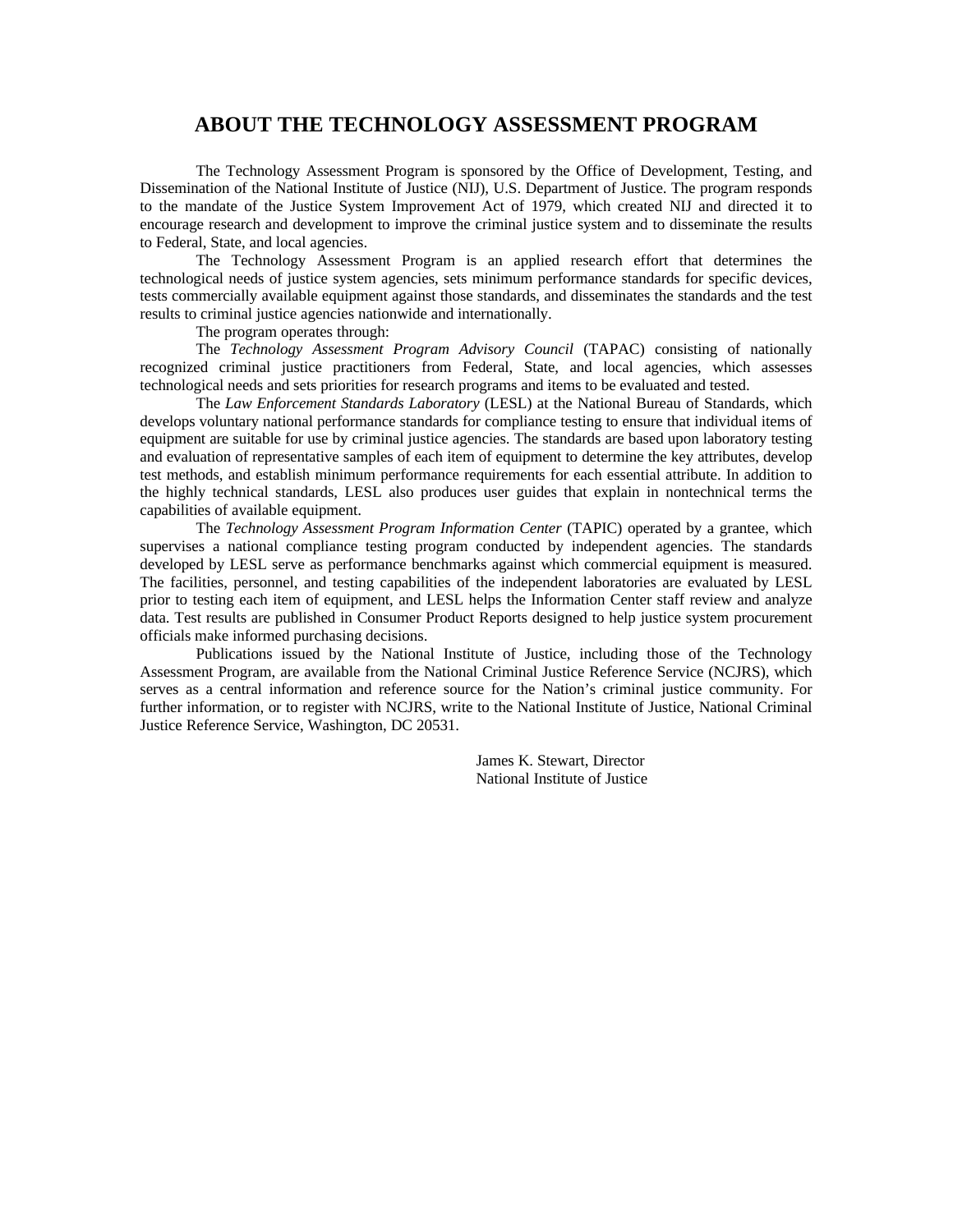**U.S. Department of Justice**  National Institute of Justice

*Technology Assessment Program* 

**Ballistic Resistant Protective Materials** 

**NIJ Standard 0108.01** 

September 1985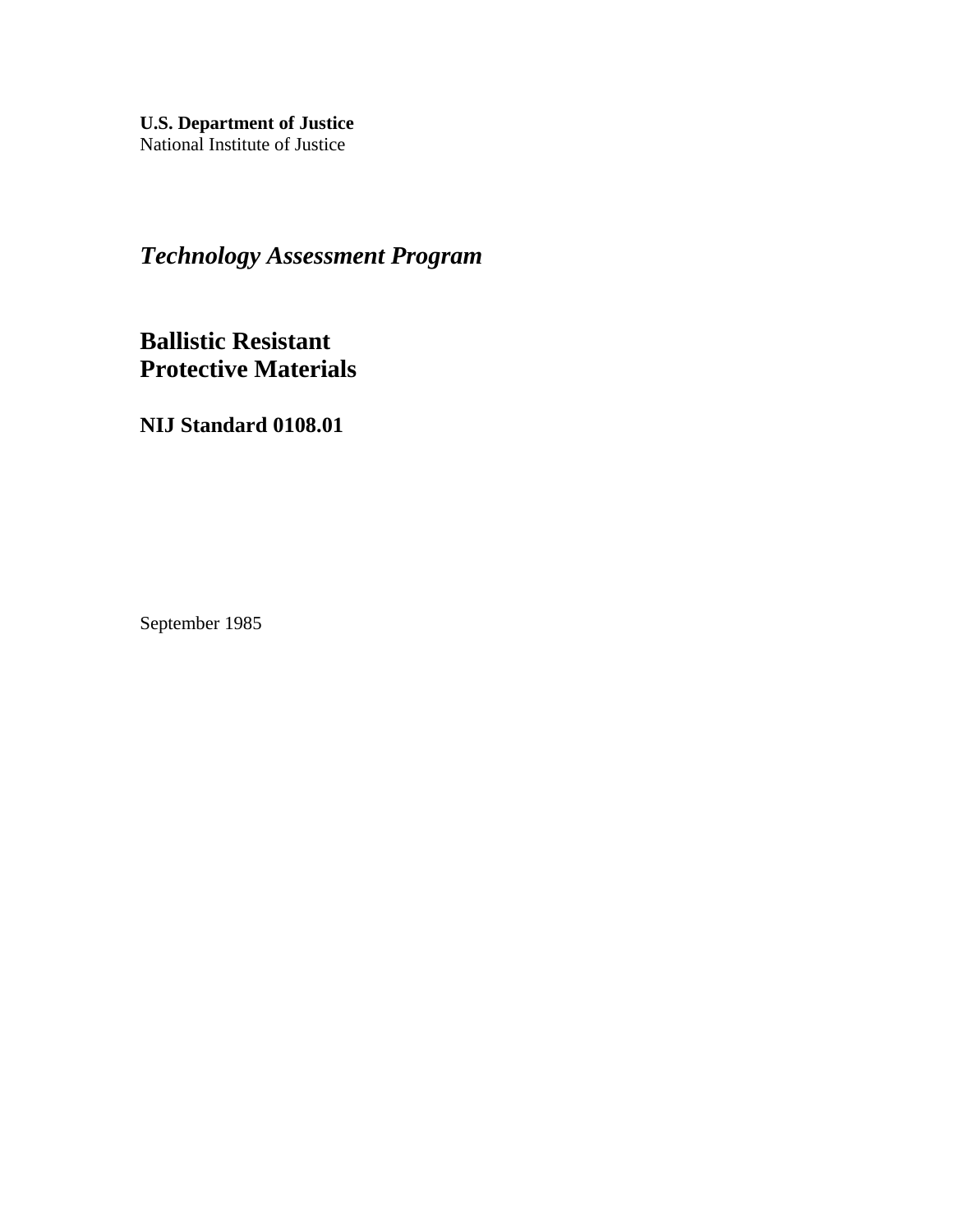## **U.S. DEPARTMENT OF JUSTICE National Institute Of Justice**

**James K. Stewart, Director** 

## **ACKNOWLEDGMENTS**

This standard was formulated by the Law Enforcement Standards Laboratory (LESL) of the National Bureau of Standards under the direction of Daniel E. Frank, Manager, Protective Equipment Program and Lawrence K. Eliason, Chief of LESL. The technical research was performed by Nicholas J. Calvano of the Automated Production Technology Division. The standard has been reviewed and approved by the Technology Assessment Program Advisory Council and adopted by the International Association of Chiefs of Police (IACP) as an IACP standard.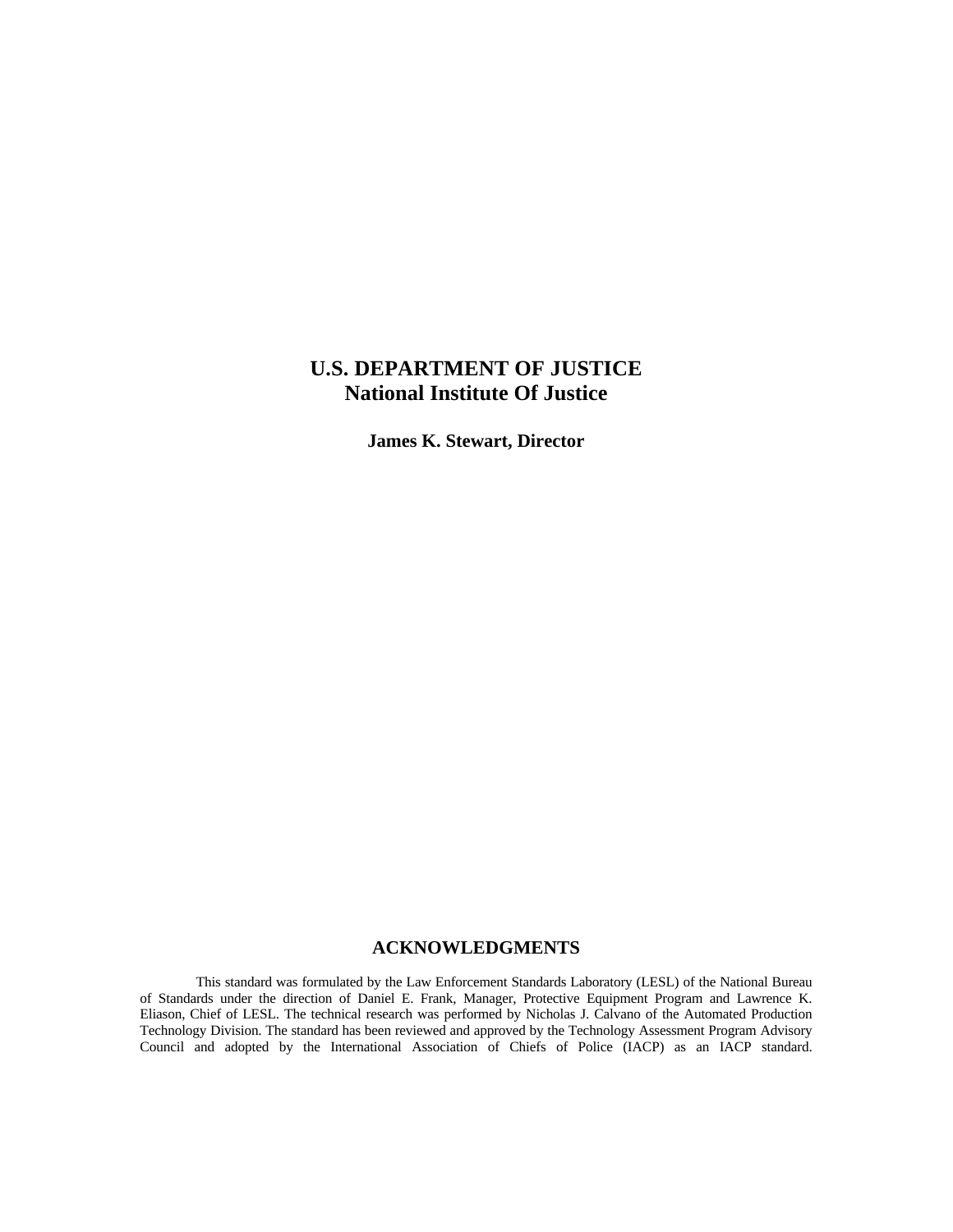#### **FOREWORD**

This document, NIJ standard-0108.01, Ballistic Resistant Protective Materials, is an equipment Standard developed by the Law Enforcement Standards Laboratory of the National Bureau of Standards. It is produced as part of the Technology Assessment Program of the National Institute of Justice (NIJ). A brief description of the program appears on the inside front cover.

This standard is a technical document that specifies performance and other requirements equipment should meet to satisfy the needs of criminal justice agencies for high-quality service. Purchasers can use the test methods described in this standard to determine whether a particular piece of equipment meets the essential requirements, or they may have the tests conducted on their behalf by a qualified testing laboratory. Procurement officials may also refer to this standard in their purchasing documents and require that equipment offered for purchase meet the requirements. Compliance with the requirements of the standard may be attested to by an independent laboratory or guaranteed by the vendor.

Because this NIJ standard is designed as a procurement aid, it is necessarily highly technical. For those who seek general guidance concerning the selection and application of law enforcement equipment, user guides have also been published. The guides explain in nontechnical language how to select equipment capable of performance required by an agency.

NIJ standards are subjected to continuing review. Technical comments and recommended revisions are welcome. Please send suggestions to the Program Manager for Standards, National Institute of Justice, U.S. Department of Justice, Washington DC 20531.

Before citing this or any other NIJ standard in a contract document, users should verify that the most recent edition of the standard is used. Write to: Chief, Law Enforcement Standards Laboratory, National Bureau of Standards, Gaithersburg, MD 20899.

> Lester D. Shubin Program Manager for Standards National Institute of Justice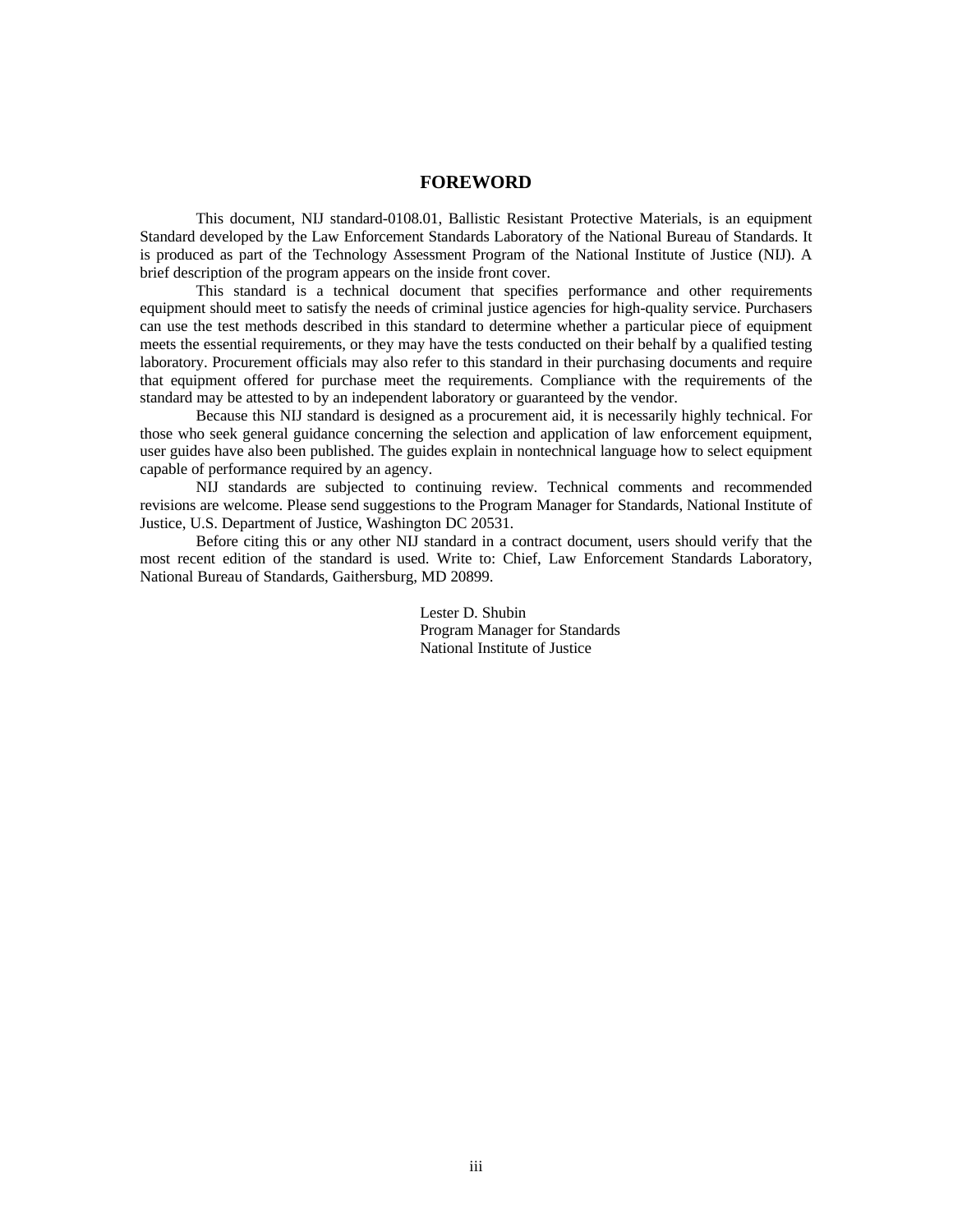## **NIJ STANDARD FOR BALLISTIC RESISTANT PROTECTIVE MATERIALS**

## **CONTENTS**

|                               | Page            |
|-------------------------------|-----------------|
| Foreword                      | $\cdots$<br>111 |
| 1. Purpose                    |                 |
| 2. Scope and Classification   |                 |
| 3. Definitions                |                 |
| 4. Requirements               |                 |
| 4.1 Acceptance Criteria       |                 |
| 4.2 Workmanship               |                 |
| 4.3 Labeling                  |                 |
| 4.4 Ballistic Resistance      |                 |
| 5. Test Methods               | 6               |
| 5.1 Sampling                  |                 |
| 5.2 Test Equipment            |                 |
| 5.3 Ballistic Resistance Test |                 |
| Appendix A-References         |                 |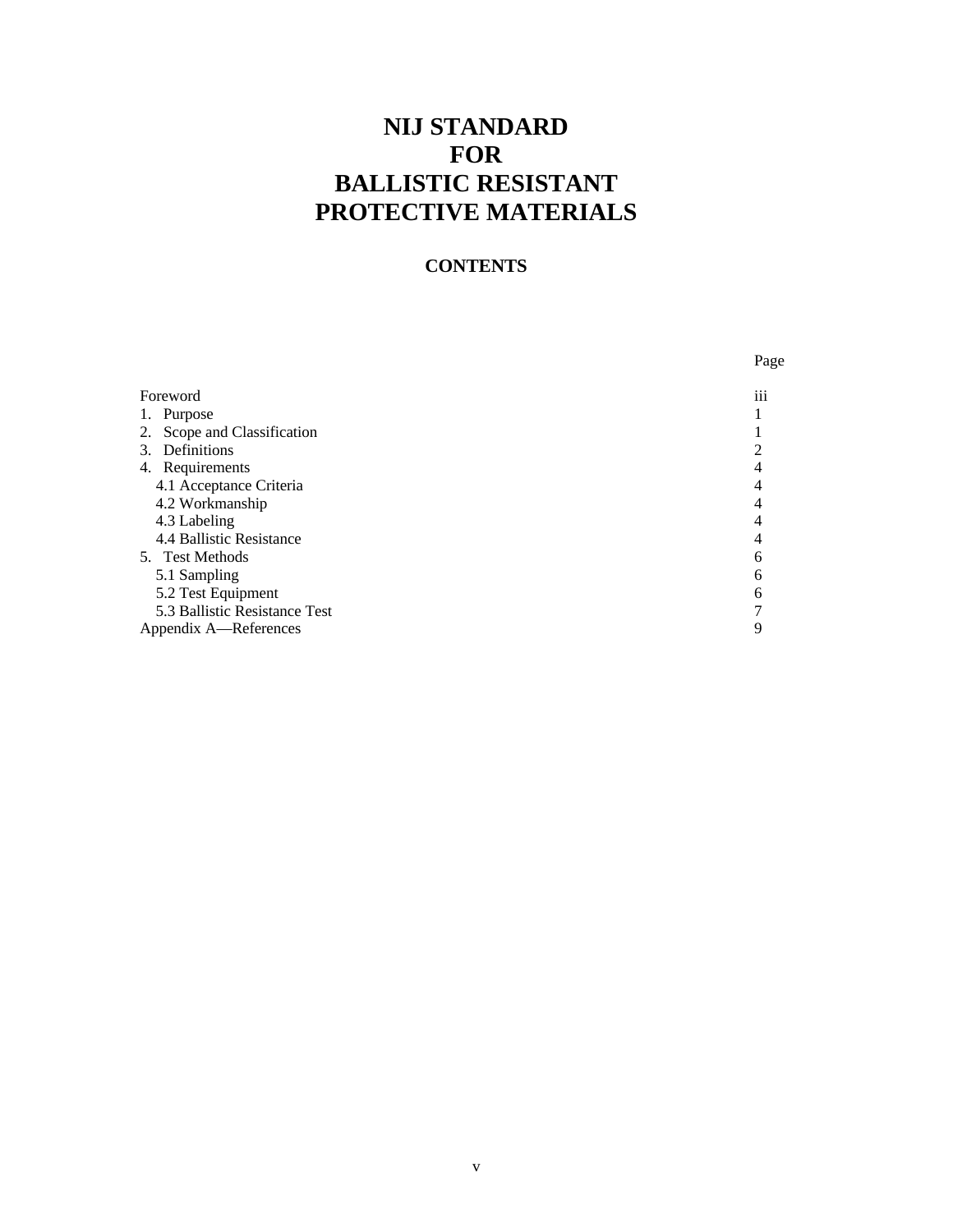## **COMMONLY USED SYMBOLS AND ABBREVIATIONS**

| A               | ampere               | H              | henry               | nm         | nanometer           |
|-----------------|----------------------|----------------|---------------------|------------|---------------------|
| ac              | alternating current  | h              | hour                | No.        | number              |
| AM              | amplitude modulation | hf             | high frequency      | o.d.       | outside diameter    |
| cd              | candela              | Hz             | hertz $(c/s)$       | Ω          | ohm                 |
| cm              | centimeter           | i.d.           | inside diameter     | p.         | page                |
| CP              | chemically pure      | in             | inch                | Pa         | pascal              |
| c/s             | cycle per second     | ir             | infrared            | pe         | probable error      |
| d               | day                  | J              | joule               | pp.        | pages               |
| dB              | decibel              | L              | lambert             | ppm        | part per million    |
| dc              | direct current       | L              | liter               | qt         | quart               |
| $\rm ^{\circ}C$ | degree Celsius       | 1 <sub>b</sub> | pound               | rad        | radian              |
| $\mathrm{P}$    | degree Fahrenheit    | lbf            | pound-force         | rf         | radio frequency     |
| diam            | diameter             | lbf            | pound-force inch    | rh         | relative humidity   |
| emf             | electromotive force  | 1 <sub>m</sub> | lumen               | S          | second              |
| eq              | equation             | ln.            | logarithm (natural) | SD         | standard deviation  |
| F               | farad                | log            | logarithm (common)  | sec.       | section             |
| fc              | footcandle           | М              | molar               | <b>SWR</b> | standing wave radio |
| fig.            | figure               | m              | meter               | uhf        | ultrahigh frequency |
| <b>FM</b>       | frequency modulation | min            | minute              | <b>u</b> V | ultraviolet         |
| ft              | foot                 | mm             | millimeter          | V          | volt                |
| ft/s            | foot per second      | mph            | mile per hour       | vhf        | very high frequency |
| g               | acceleration         | m/s            | meter per second    | W          | watt                |
| g               | gram                 | N              | newton              | λ          | wavelength          |
| gr              | grain                | $N \bullet m$  | newton meter        | wt         | weight              |

area = unit<sup>2</sup> (e.g., ft<sup>2</sup>, in<sup>2</sup>, etc.); volume = unit<sup>3</sup> (e.g., ft<sup>3</sup>, m<sup>3</sup>, etc.)

## **PREFIXES**

| d            | deci $(10^{-1})$  | da | deka(10)         |
|--------------|-------------------|----|------------------|
| $\mathbf{c}$ | centi $(10^{-2})$ |    | hecto $(10^2)$   |
| m            | milli $(10^{-3})$ |    | kilo $(10^3)$    |
| μ            | micro $(10^{-6})$ | М  | mega $(10^6)$    |
| n            | nano $(10^{-9})$  |    | giga $(10^9)$    |
| p            | pico $(10^{-12})$ | T  | tera $(10^{12})$ |

## **COMMON CONVERSIONS (See ASTM E380)**

| ft/s x 0.03048000 = m/s | lb x $0.4535924 =$ kg                |
|-------------------------|--------------------------------------|
| ft x $0.3048 = m$       | lbf x $4.448222 = N$                 |
| ft•lbf x 1.355818 = J   | $1bf/ft x 14.59390 = N/m$            |
| gr x $0.06479891 = g$   | lbfoin x $0.1129848 = N$ om          |
| in x $2.54 = cm$        | $1bf/in^2$ x 6894.757 = Pa           |
| kWh x $3.6000.000 = J$  | mph x $1.609344 = km/h$              |
|                         | $_{\alpha t}$ v $\Omega$ 0463520 – L |

lbf x 4.448222 =  $N$  $1bf/in^2$  x 6894.757 = Pa qt x  $0.9463529 = L$ 

Temperature:  $(T \text{ }^{\circ}F-32) \times 5/9 = T \text{ }^{\circ}C$ Temperature:  $(T^{\circ}C \times 9/5) + 32 = T^{\circ}F$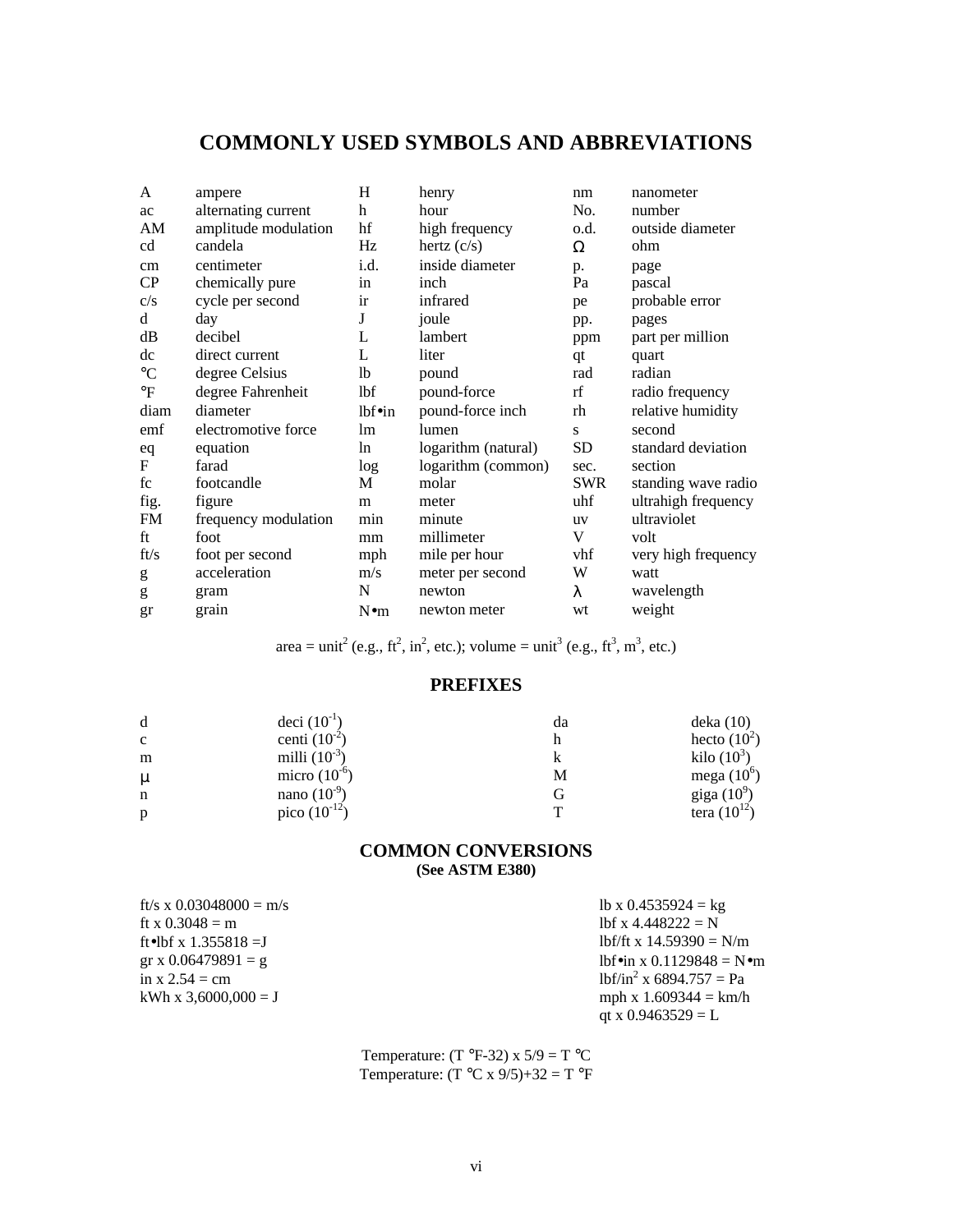## **NIJ STANDARD FOR BALLISTIC RESISTANT PROTECTIVE MATERIALS**

#### **1. PURPOSE**

The purpose of this standard is to establish minimum performance requirements and methods of test for ballistic resistant protective materials. This standard supersedes NIJ Standard-0108.00, Ballistic Resistant Protective Materials, dated December 1981. This revision adds threat level III-A and establishes threat level classifications that are consistent with other NIJ standards for ballistic protection.

## **2. SCOPE AND CLASSIFICATION**

## **2.1 Scope**

This standard is applicable to all ballistic resistant materials (armor) intended to provide protection against gunfire, with the exception of police body armor and ballistic helmets, which are the topic of individual NIJ performance standards  $[1,2]$ <sup>1</sup>. Many different types of armor are now available that range in ballistic resistance from those designed to protect against small-caliber handguns to those designed to protect against high-powered rifles. Ballistic resistant materials are used to fabricate portable ballistic shields, such as a ballistic clipboard for use by a police officer; to provide ballistic protection for fixed structures such as critical control rooms or guard stations; and to provide ballistic protection for the occupants of vehicles. The ballistic resistant materials used to fabricate armor include metals, ceramics, transparent glazing, fabric, and fabric-reinforced plastics; they are used separately or in combination, depending upon the intended threat protection.

The ballistic threat posed by a bullet depends, among other things, on its composition, shape, caliber, mass, and impact velocity. Because of the wide variety of cartridges available in a given caliber, and because of the existence of hand loads, armors that will defeat a standard test round may not defeat other loadings in the same caliber. For example, an armor that prevents penetration by a 357 Magnum test round may or may not defeat a 357 Magnum round with a higher velocity. Similarly, for identical striking velocities, nondeforming or armor-piercing rounds pose a significantly greater penetration threat than an equivalent lead core round of the same caliber. The test ammunitions specified in this standard represent common threats to the law enforcement community.

### **2.2 Classification**

Ballistic resistant protective materials covered by this standard are classified into five types, by level of performance.

#### **2.2.1 Type 1 (22 LR; 38 Special)**

 $<sup>1</sup>$  Numbers in brackets refer to the references in appendix A.</sup>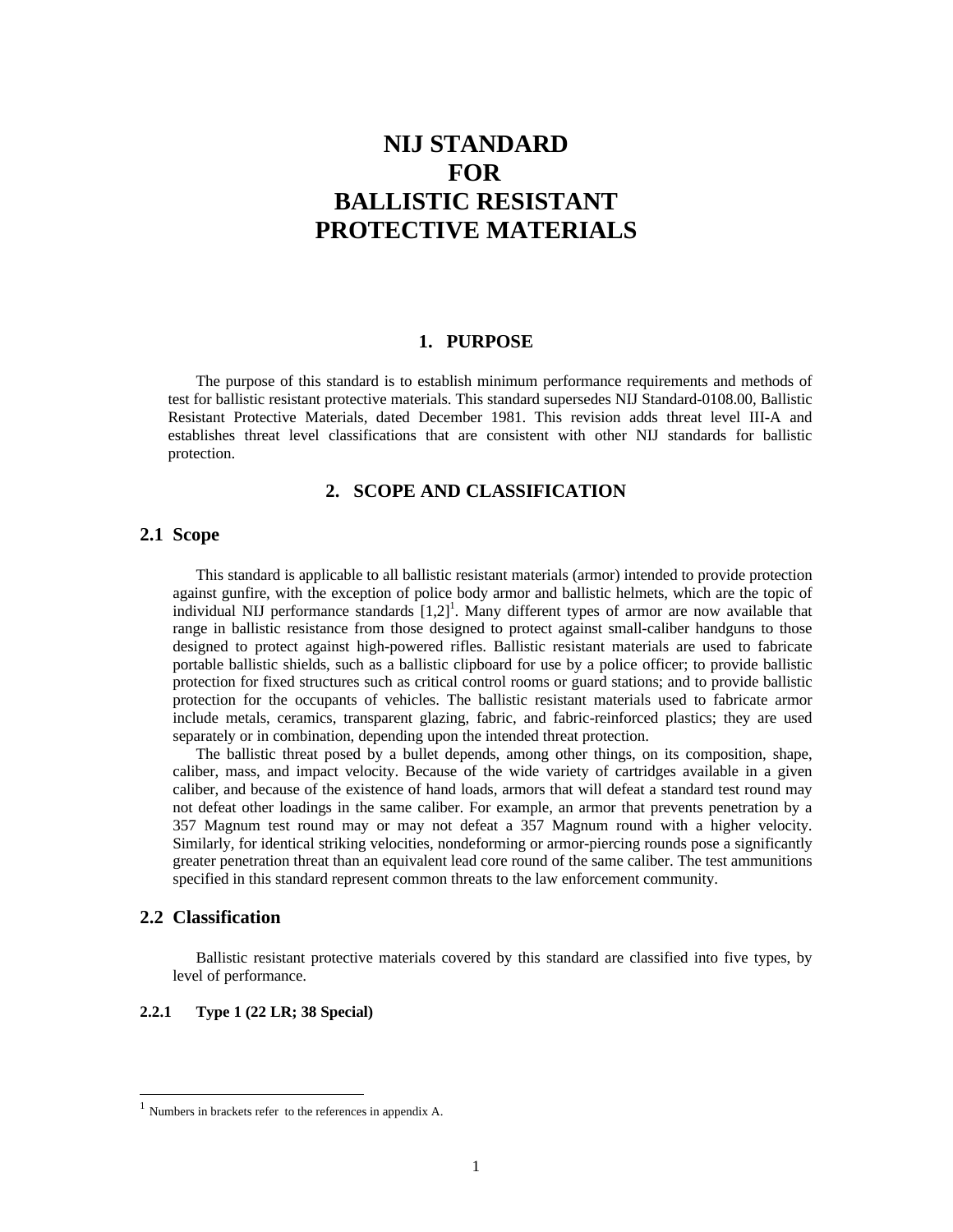This armor protects against the standard test rounds as defined in section 5.2.1. It also provides protection against lesser threats such as 12 gauge No. 4 lead shot and most handgun rounds in calibers 25 and 32.

#### **2.2.2 Type II-A (Lower Velocity 357 Magnum; 9 mm)**

This armor protects against the standard test rounds as defined in section 5.2.2. It also provides protection against lesser threats such as 12 gauge 00 buckshot, 45 Auto., 38 Special  $\pm$  P and some other factory loads in caliber 357 Magnum and 9 mm, as well as the threats mentioned in section 2.2.1.

#### **2.2.3 Type II ( Higher Velocity 357 Magnum; 9 mm)**

This armor protects against the standard test rounds as defined in section 5.2.3. It also provides protection against most other factory loads in caliber 357 Magnum and 9 mm, as well as threats mentioned in section 2.2.1 and 2.2.2.

#### **2.2.4 Type III-A (44 Magnum; Submachine Gun 9 mm)**

This armor protects against the standard test rounds as defined in section 5.2.4. It also provides protection against most handgun threats as well as the threats mentioned in sections 2.2.1 through 2.2.3.

#### **2.2.5 Type III (High-Powered Rifle)**

This armor protects against the standard test round as defined in section 5.2.5. It also provides protection against most lesser threats such as 223 Remington (5.56 mm FMJ), 30 Carbine FMJ, and 12 gauge rifle slug, as well as the threats mentioned in sections 2.2.1 through 2.2.4.

#### **2.2.6 Type IV (Armor-Piercing Rifle)**

This armor protects against the standard test round as defined in section 5.2.6. It also provides at least single hit protection against the threats mentioned in sections 2.2.1 through 2.2.5.

#### **2.2.7 Special Type**

A purchaser having a special requirement for a level of protection other than one of the above standards should specify the exact test rounds to be used, and indicate that this standard shall govern in all other respects.

## **3. DEFINITIONS**

#### **3.1 Angle of Incidence**

The angle between the line of flight of the bullet and the perpendicular to the plane tangent to the point of impact (see fig. 1). Also known as angle of obliquity.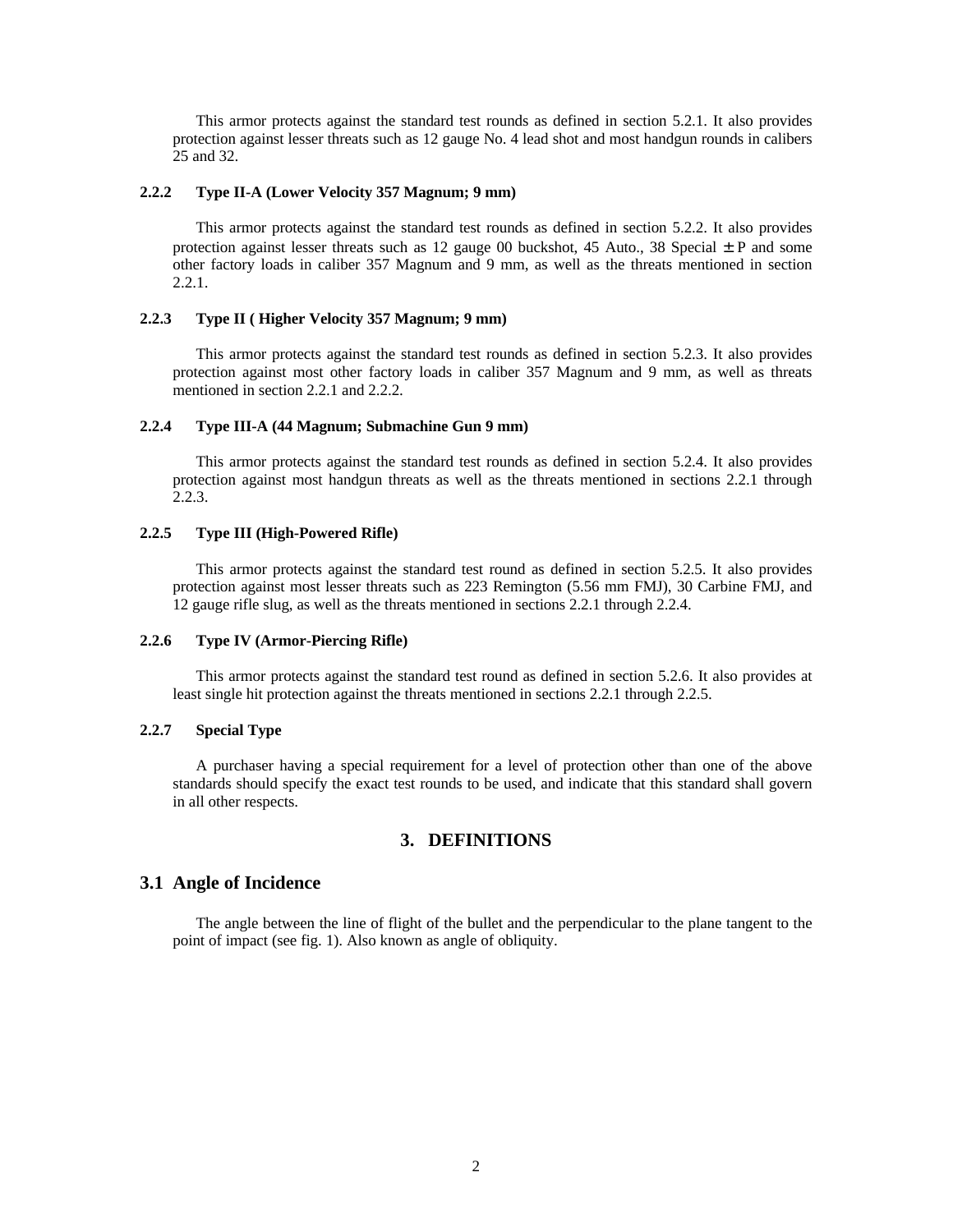

FIGURE 1. *Angle of incidence* 

## **3.2 Fair Hit**

A hit that impacts the ballistic resistant protective material at an angle of incidence no greater than 5�, and is at least 5 cm (2 in) from a prior hit or the edge of the test specimen and at an acceptable velocity as defined in this standard. A bullet that impacts too close to the edge or a prior hit and/or at too high a velocity, but does not penetrate, shall be considered a fair hit for the determination of nonpenetration..

## **3.3 Full Metal Jacketed (FMJ) Bullet**

A bullet made of lead completely covered, except for the base, with copper alloy (approximately 90 copper-10 zinc).

## **3.4 Jacketed Soft Point (JSP) Bullet**

A bullet made of lead completely covered, except for the point, with copper alloy (approximately 90 copper-10 zinc).

## **3.5 Lead Bullet**

A bullet made of lead alloyed with hardening agents

## **3.6 Penetration**

Perforation of a witness plate by any part of the test specimen or test bullet, as determined by passage of light when held up to a 60-W light bulb.

## **3.7 Strike Face**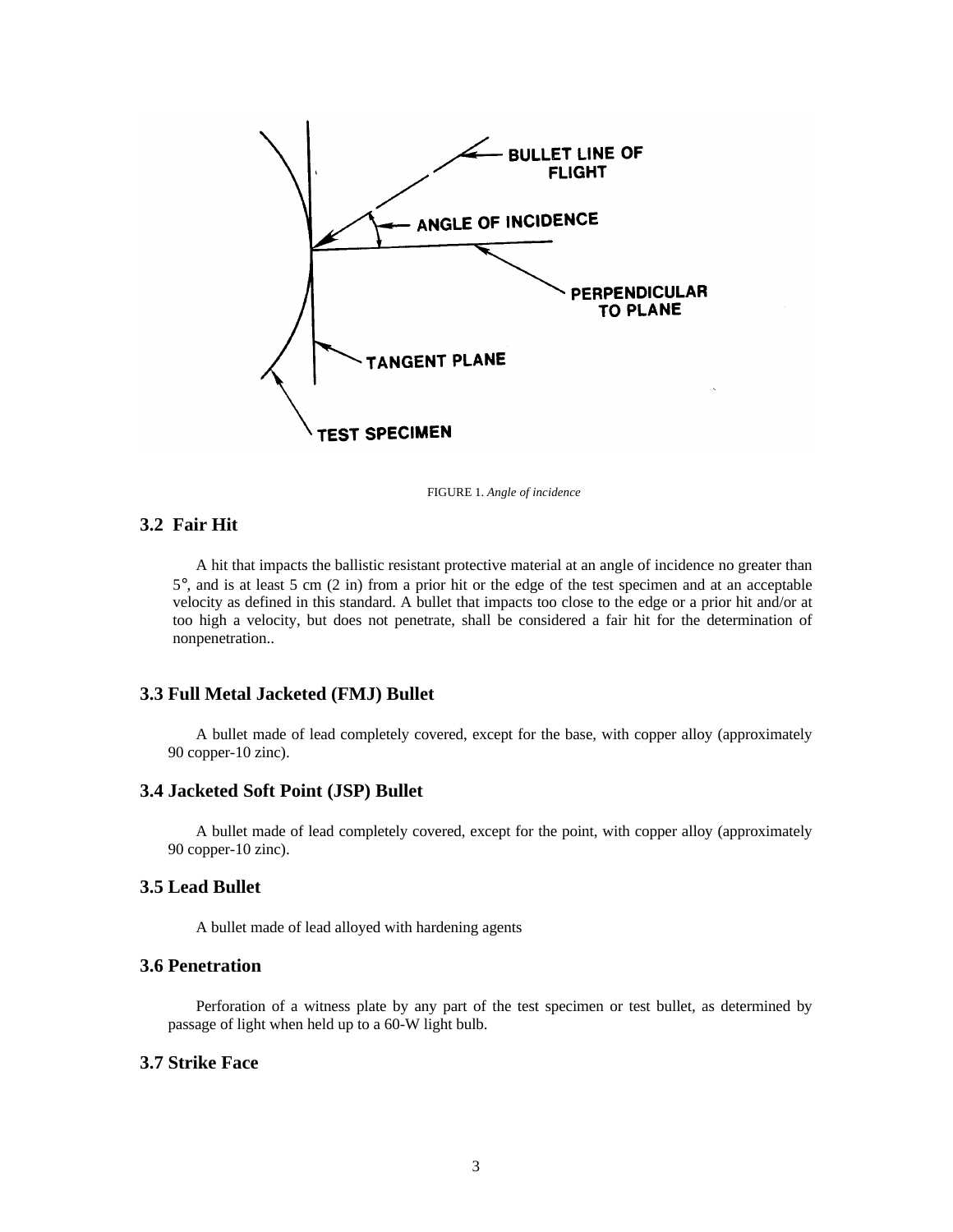The surface of a ballistic resistant protective material designated by the manufacturer as the surface that should be exposed to (face) the weapon threat.

#### **3.8 Semiwadcutter**

A bullet shape characterized by a flat nose and a tapered section leading to a cylindrical bullet body with a sharp break where the taper meets the body.

### **3.9 Witness Plate**

A thin sheet of aluminum alloy placed behind a test specimen to determine the potential for an incapacitating injury.

## **4. REQUIREMENTS**

#### **4.1 Acceptance Criteria**

A ballistic material satisfies the requirements of this standard if the sample item (see sec. 5.1) meets the requirements of sections 4.2 through 4.4.

## **4.2 Workmanship**

Ballistic resistant protective materials shall be free from dents, blisters, cracks, crazing, chipped or sharp corners, and other evidence of inferior workmanship.

### **4.3 Labeling**

The Sample item and each full size panel of ballistic resistance material shall be permanently and legibly labeled and shall include the following information.

- a) Name, designation, or logo of the manufacturer
- b) Type of material, according to section 2 of this standard
- c) Month and year of manufacture
- d) Lot number
- e) Strike face, if any
- f) Certification of compliance with this edition of this standard

Items c and d may be incorporated into a single number, e.g., a serial number.

#### **4.4 Ballistic Resistance**

The ballistic resistance of each test specimen of ballistic resistant protective material shall be determined in accordance with section 5.3. The test weapon and ammunition used during this test shall be those specified in table 1 in accordance with the type (threat level rating) specified by the manufacturer (sec. 4.3). Any penetration of the witness plate shall constitute failure.

The ballistic resistance test variables and test requirements are presented in table 1.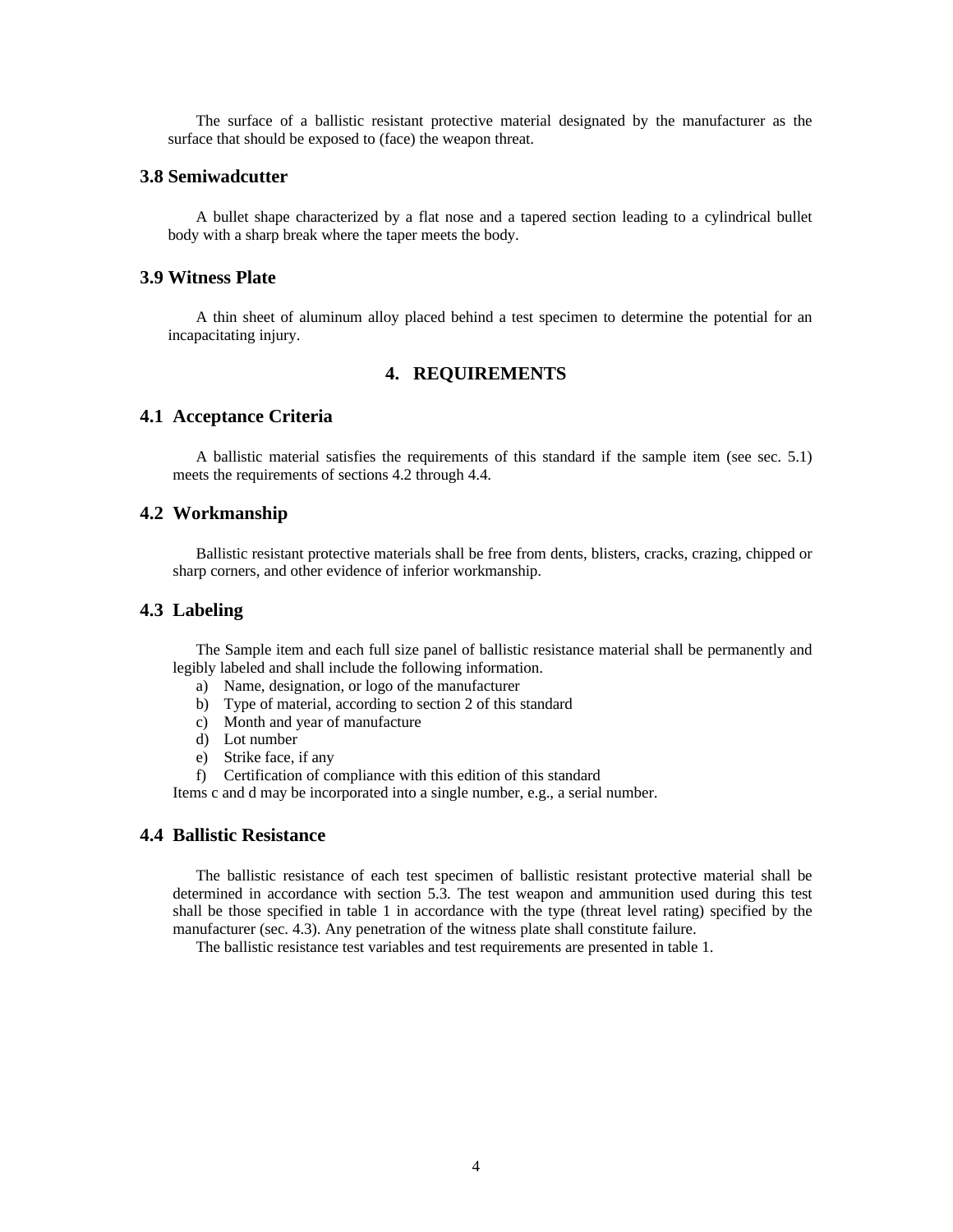| <b>Armor Type</b>                              | <b>Test Ammunition</b>                    | Nominal<br><b>Bullet Mass</b>          | <b>Suggested Barrel</b><br>Length | <b>Required Bullet</b><br>Velocity             | Required<br>Hits Per<br>Armor<br>Specimen | Permitted<br>Penetrations |
|------------------------------------------------|-------------------------------------------|----------------------------------------|-----------------------------------|------------------------------------------------|-------------------------------------------|---------------------------|
| $\rm I$                                        | 22 LRHV<br>Lead                           | 2.6 <sub>g</sub><br>$40 \text{ gr}$    | 15 to 16.5 cm<br>6 to 6.5 in      | $320 \pm 12$ m/s<br>$1050 \pm 40$ ft/s         | 5                                         | $\mathbf{0}$              |
|                                                | 38 Special<br>RN Lead                     | 10.2 <sub>g</sub><br>158 gr            | 15 to 16.5 cm<br>6 to 6.5 in      | $259 \pm 15$ m/s<br>$850 \pm 50$ ft/s          | 5                                         | $\mathbf{0}$              |
| $II-A$                                         | 357 Magnum<br><b>JSP</b>                  | 10.2 <sub>g</sub><br>158 gr            | $10$ to $12$ cm<br>4 to 4.75 in   | $381 \pm 15$ m/s<br>$1250 \pm 50$ ft/s         | 5                                         | $\Omega$                  |
|                                                | $9 \text{ mm}$<br><b>FMJ</b>              | 8.0 <sub>g</sub><br>$124$ gr           | 10 to 12 cm<br>4 to 4.75 in       | $332 \pm 12 \text{ m/s}$<br>$1090 \pm 40$ ft/s | 5                                         | $\mathbf{0}$              |
| $\mathbf{I}$                                   | 357 Magnum<br><b>JSP</b>                  | 10.2 <sub>g</sub><br>158 <sub>gr</sub> | 15 to 16.5 cm<br>6 to 6.5 in      | $425 \pm 15$ m/s<br>$1395 \pm 50$ ft/s         | 5                                         | $\mathbf{0}$              |
|                                                | $9 \text{ mm}$<br><b>FMJ</b>              | 8.0 <sub>g</sub><br>$124$ gr           | 10 to 12 cm<br>4 to 4.75 in       | $358 \pm 12 \text{ m/s}$<br>$1175 \pm 40$ ft/s | 5                                         | $\overline{0}$            |
| $III-A$                                        | 44 Magnum<br>Lead SWC Gas<br>Checked      | 15.55 g<br>$240$ gr                    | 14 to 16 cm<br>5.5 to 6.25 in     | $426 \pm 15$ m/s<br>$1400 \pm 50$ ft/s         | 5                                         | $\overline{0}$            |
|                                                | $9 \text{ mm}$<br><b>FMJ</b>              | 8.0 <sub>g</sub><br>$124$ gr           | 24 to 26 cm<br>9.5 to 10.25 in    | $426 \pm 15$ m/s<br>$1400 \pm 50$ ft/s         | 5                                         | $\theta$                  |
| Ш                                              | $7.62$ mm<br>308 Winchester<br><b>FMJ</b> | 9.7 <sub>g</sub><br>150 <sub>gr</sub>  | 56 cm<br>$22$ in                  | $838 \pm 15$ m/s<br>$2750 \pm 50$ ft/s         | 5                                         | $\overline{0}$            |
| IV                                             | $30 - 06$<br>AP                           | 10.8 <sub>g</sub><br>166 <sub>gr</sub> | 56 cm<br>$22$ in                  | $868 \pm 15$ m/s<br>$2850 \pm 50$ ft/s         | 1                                         | $\mathbf{0}$              |
| Special<br>Requirement<br>(see sec. $2.2.7$ )* | $*$                                       | $\ast$                                 | $\ast$                            | $\ast$                                         | $\ast$                                    | $\ast$                    |

## **Table 1.** *Test Summary*

**Test Variables Performance Requirements** 

Abbreviations: AP - Armor Piercing FMJ - Full Metal Jacket JSP - Jacketed Soft Point LRHV - Long Rifle High Velocity RN - Round Nose SWC - Semi-Wadcutter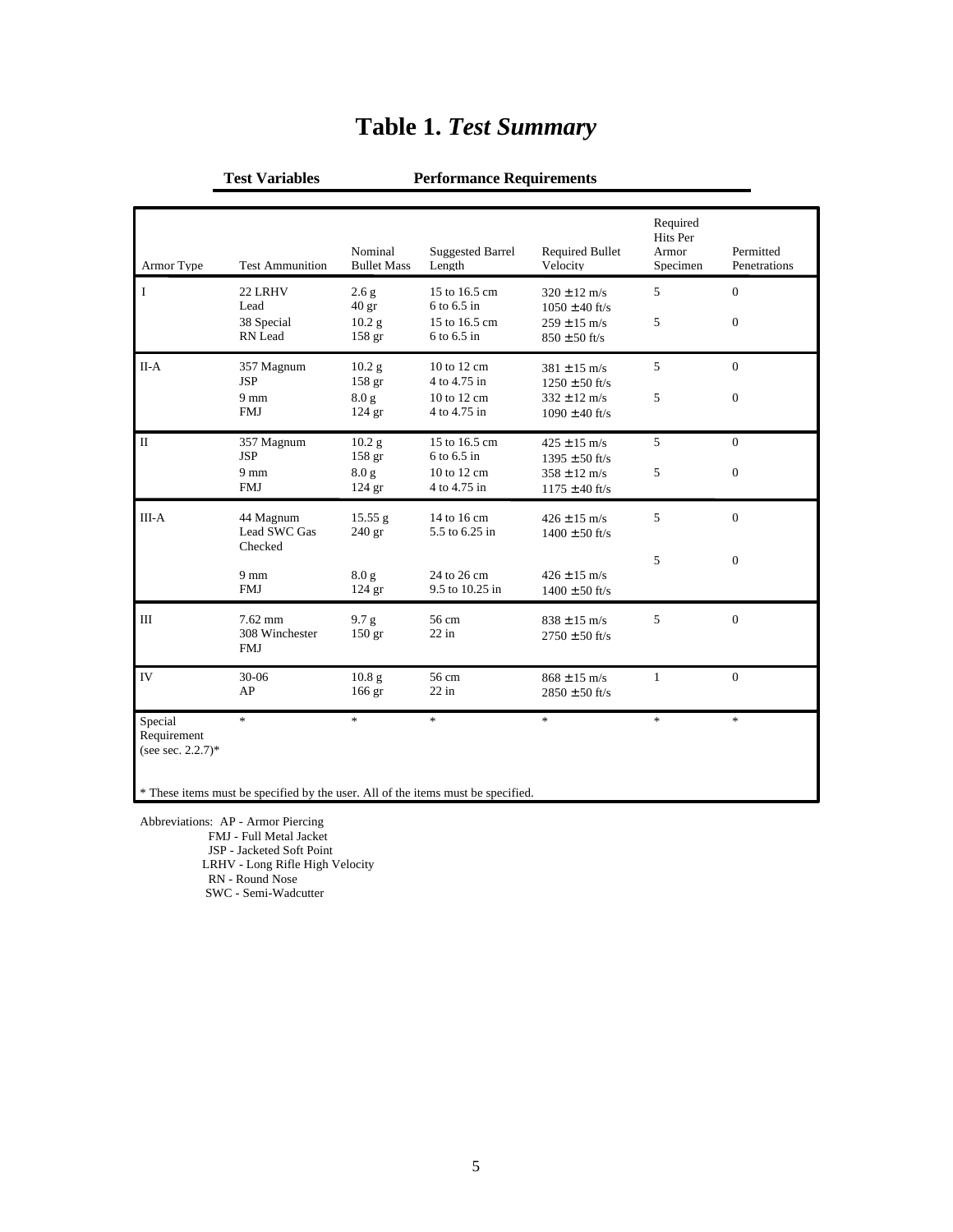## **5. TEST METHODS**

#### **5.1 Sampling**

The test specimen shall be a current production sample of the ballistic resistant material at least 30.5x30.5 cm (12x12 in).

## **5.2 Test Equipment**

It should be noted that hand-loaded ammunition may be required to achieve some of the bullet velocities required in the following sections.

#### **5.2.1 Type I Test Weapons and Ammunition**

#### *5.2.1.1 22 LR*

The test weapon may be a 22-caliber handgun or test barrel. The use of a handgun with a 10 to 12 cm (6 to 6.5 in) barrel is suggested. Test bullets shall be 22 Long Rifle High Velocity lead, with nominal masses of 2.6 g (40 gr) and measured velocities of  $320 \pm 12$  m (1050  $\pm$  40 ft) per second.

#### *5.2.1.2 38 Special*

The test weapon may be a 38 Special handgun or test barrel. The use of a handgun with a 15 to 16.5 cm (6 to 6.5 in) barrel is suggested. Test bullets shall be 38 Special round-nose lead, with nominal masses of 2.6 g (158 gr) and measured velocities of  $259 \pm 15$  m (850  $\pm$  50 ft) per second.

#### **5.2.2 Type II-A Test Weapons and Ammunition**

#### *5.2.2.1 Lower Velocity 357 Magnum*

The test weapon may be a 357 Magnum handgun or test barrel. The use of a handgun with a 10 to 12 cm (4 to 4.75 in) barrel is suggested. Test bullets shall be 357 Magnum jacketed soft point, with nominal masses of 10.2 g (158 gr) and measured velocities of  $381 \pm 15$  m (1250  $\pm$  50 ft) per second.

#### *5.2.2.2 Lower Velocity 9 mm*

The test weapon may be a 9 mm handgun or test barrel. The use of a handgun with a 10 to 12 cm (4 to 4.75 in) barrel is suggested. Test bullets shall be 9 mm full metal jacketed, with nominal masses of 8.0 g (124 gr) and measured velocities of  $332 \pm 12$  m (1090  $\pm$  40 ft) per second.

#### **5.2.3 Type II Test Weapons and Ammunition**

#### *5.2.3.1 Higher Velocity 357 Magnum*

The test weapon may be a 357 Magnum handgun or test barrel. The use of a handgun with a 15 to 16.5 cm (6 to 6.5 in) barrel is suggested. Test bullets shall be 357 Magnum jacketed soft point, with nominal masses of 10.2 g (158 gr) and measured velocities of  $425 \pm 15$  m (1395  $\pm$  50 ft) per second.

#### *5.2.3.2 Higher Velocity 9 mm*

The test weapon may be a 9 mm handgun or test barrel. The use of a handgun with a 10 to 12 cm (4 to 4.75 in) barrel is suggested. Test bullets shall be 9 mm full metal jacketed, with nominal masses of 8.0 g (124 gr) and measured velocities of  $358 \pm 12$  m (1175  $\pm$  40 ft) per second.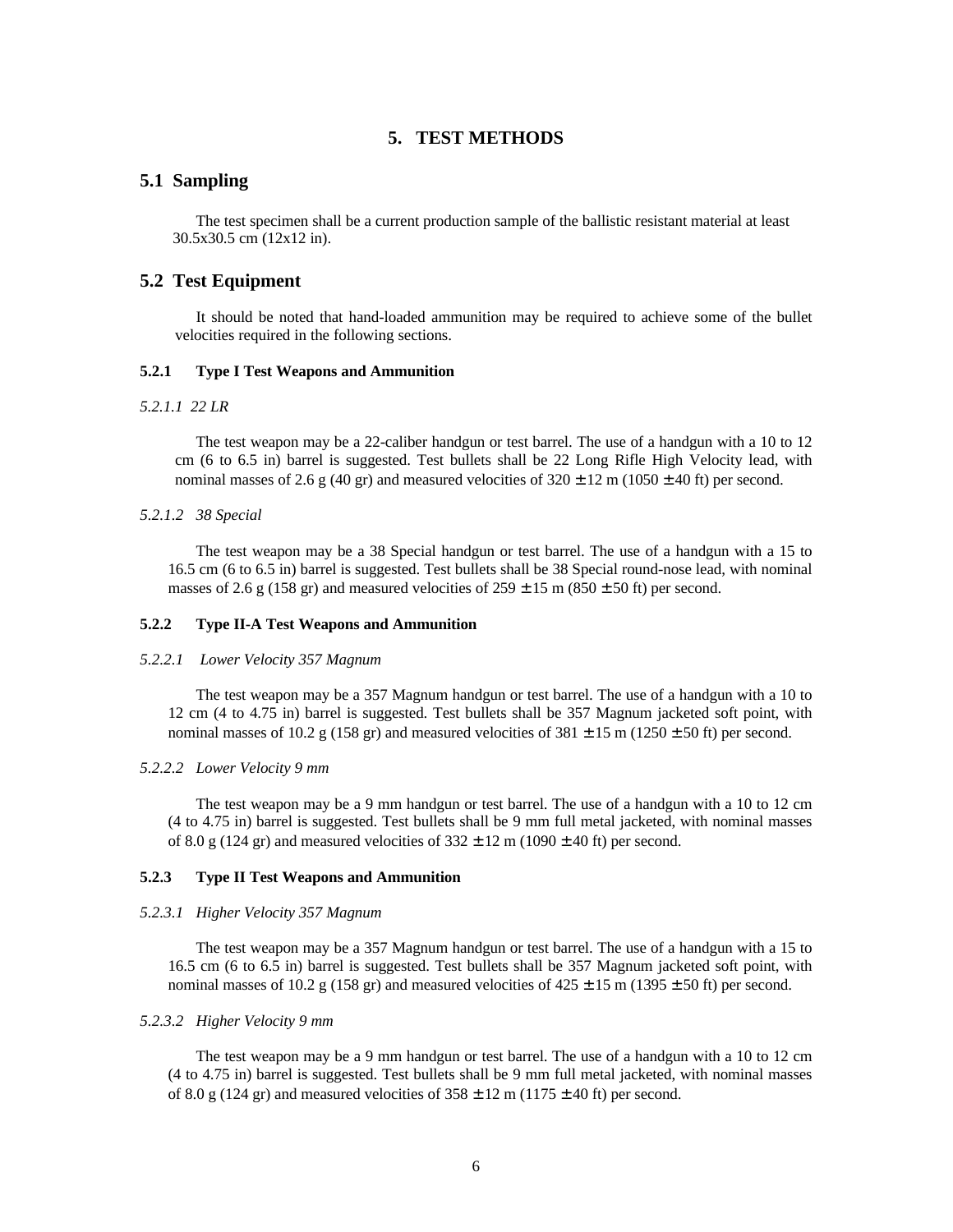#### **5.2.4 Type III-A Test Weapons and Ammunition**

#### *5.2.4.1 44 Magnum*

The test weapon may be a 44 Magnum handgun or test barrel. The use of a handgun with a 14 to 16 cm (5.5 to 6.25 in) barrel is suggested. Test bullets shall be 44 Magnum, lead semiwadcutter with gas checks, nominal masses of 15.55 g (240 gr), and measured velocities of  $426 \pm 15$  m (1400  $\pm$  50 ft) per second.

#### *5.2.4.2 Submachine Gun (SMG) 9 mm*

The test weapon may be a 9 mm SMG or test barrel. The use of a test barrel with a 24 to 26 cm (9.5 to 10.25 in) barrel is suggested. Test bullets shall be 9 mm full metal jacketed, with nominal messes of 8.0 g (124 gr) and measured velocities of  $426 \pm 15$  m (1400  $\pm$  50 ft) per second.

#### **5.2.5 Type III Test Weapon and Ammunition**

The test weapon may be a rifle or a test barrel chambered for 7.62-mm (308 Winchester) ammunition. The use of a rifle with a barrel length of 56 cm (22 in) is suggested. Test bullets shall be 7.62 mm full metal jacketed (U.S. military designation M80) with nominal masses of 9.7 g (150 gr) and measured velocities of  $838 \pm 15$  m ( $2850 \pm 50$  ft) per second.

#### **5.2.6 Type IV Test Weapon and Ammunition**

The test weapon may be a rifle or a test barrel chambered for 30–06 ammunition. The use of a rifle with a barrel length of 56 cm (22 in) is suggested. Test bullets shall be 30 caliber armor piercing (U.S. military designation APM2), with nominal masses of 10.8 g (166 gr) and measured velocities of 868  $\pm$  $15 \text{ m} (2850 \pm 50 \text{ ft})$  per second.

#### **5.2.7 Special Type Test Weapon and Ammunition**

The test weapon, cartridge type, bullet construction, bullet caliber, bullet mass, and bullet striking velocity must all be specified by the user.

## **5.2.8 Chronograph**

The chronograph shall have a precision of 1  $\mu$ s and an accuracy of 2  $\mu$ s. Its triggering devices shall be of either the photoelectric or conductive screen type.

#### **5.2.9 Support Fixture**

The test specimen shall be supported by a fixture that permits its position and attitude to be readily adjusted so that it is perpendicular to the line of flight of the bullet at the point of impact.

#### **5.2.10 Witness Plate**

The witness plate shall be a 0.5 mm (0.020 in) thick sheet of 2024-T3 or 2024-T4 aluminum alloy and shall be placed and rigidly affixed perpendicular to the line of flight of the bullet and 15 cm (6 in) beyond the armor under test.

## **5.3 Ballistic Resistance Test**

Condition the test specimen at a temperature of 20 to  $28^{\circ}$ C (68 to  $82^{\circ}$ F) for at least 24 h prior to test.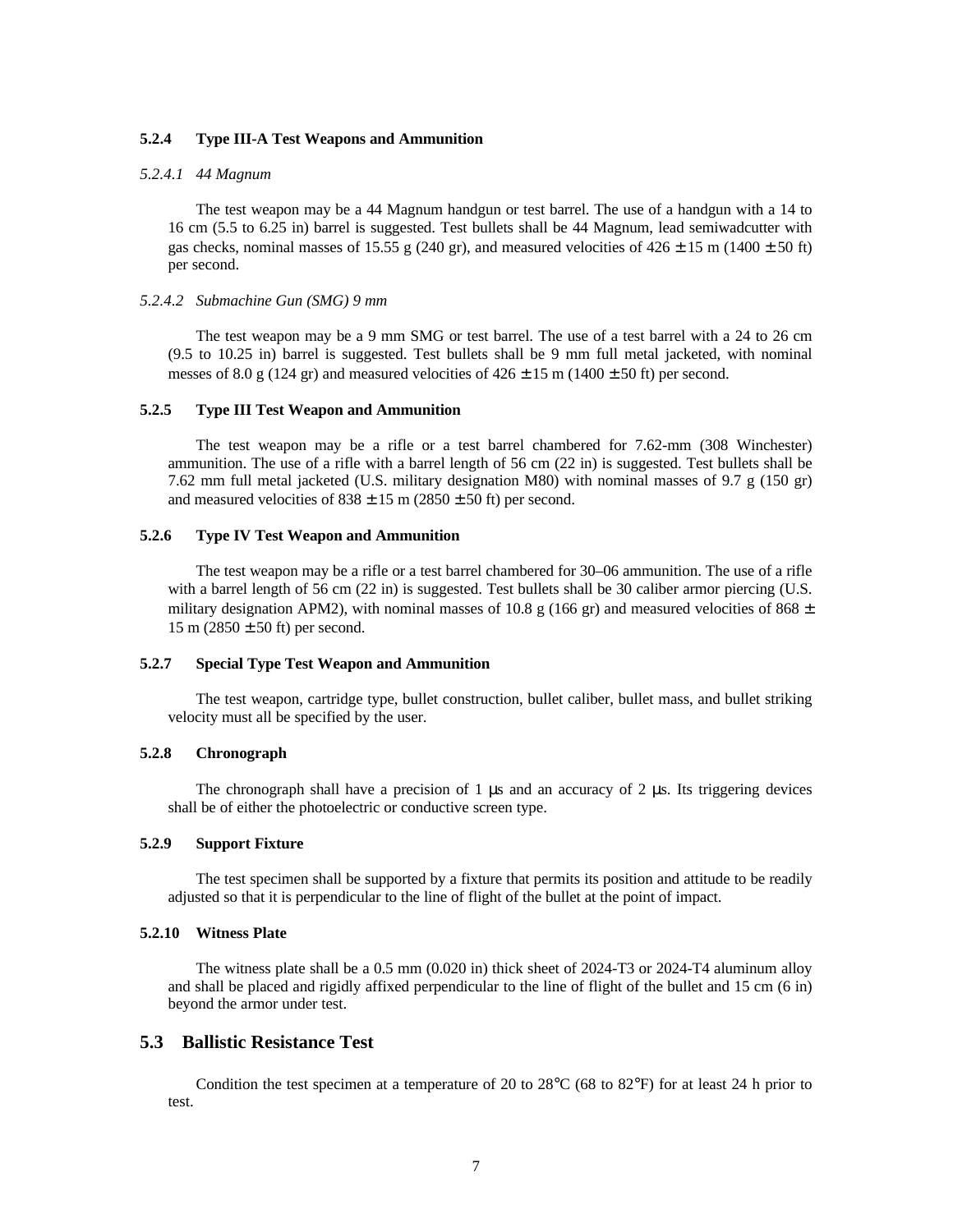Place the triggering devices 2 and 3 m (6.6 and 9.8 ft), respectively from the muzzle of the test weapon as shown in fig. 2, and arrange them so that they define planes perpendicular to the line of flight of the bullet. Measure the distance between them with an accuracy of 1.0 mm (0.04 in). Use the time of flight and distance measurements to calculate the velocity of each test round.

After the specified test weapon has been supported, leveled, and positioned, fire one or more pretest rounds (as needed) through a witness plate to determine the point of impact.

Place the test specimen in the support fixture and position it 5 m (16 ft) from the muzzle of the test weapon. Then position an unperforated witness plate 15 cm (6 in) beyond the test specimen. Fire a test round and record the velocity of the bullet as measured by the chronograph. Examine the witness plate to determine penetration, and examine the specimen to see if the bullet made a fair hit.

If no penetration occurred, reposition the test specimen and repeat the procedure with additional test rounds until the test is completed. Space the hits as evenly as possible so that every portion of the test specimen is subject to test.



FIGURE 2. *Ballistic test setup*